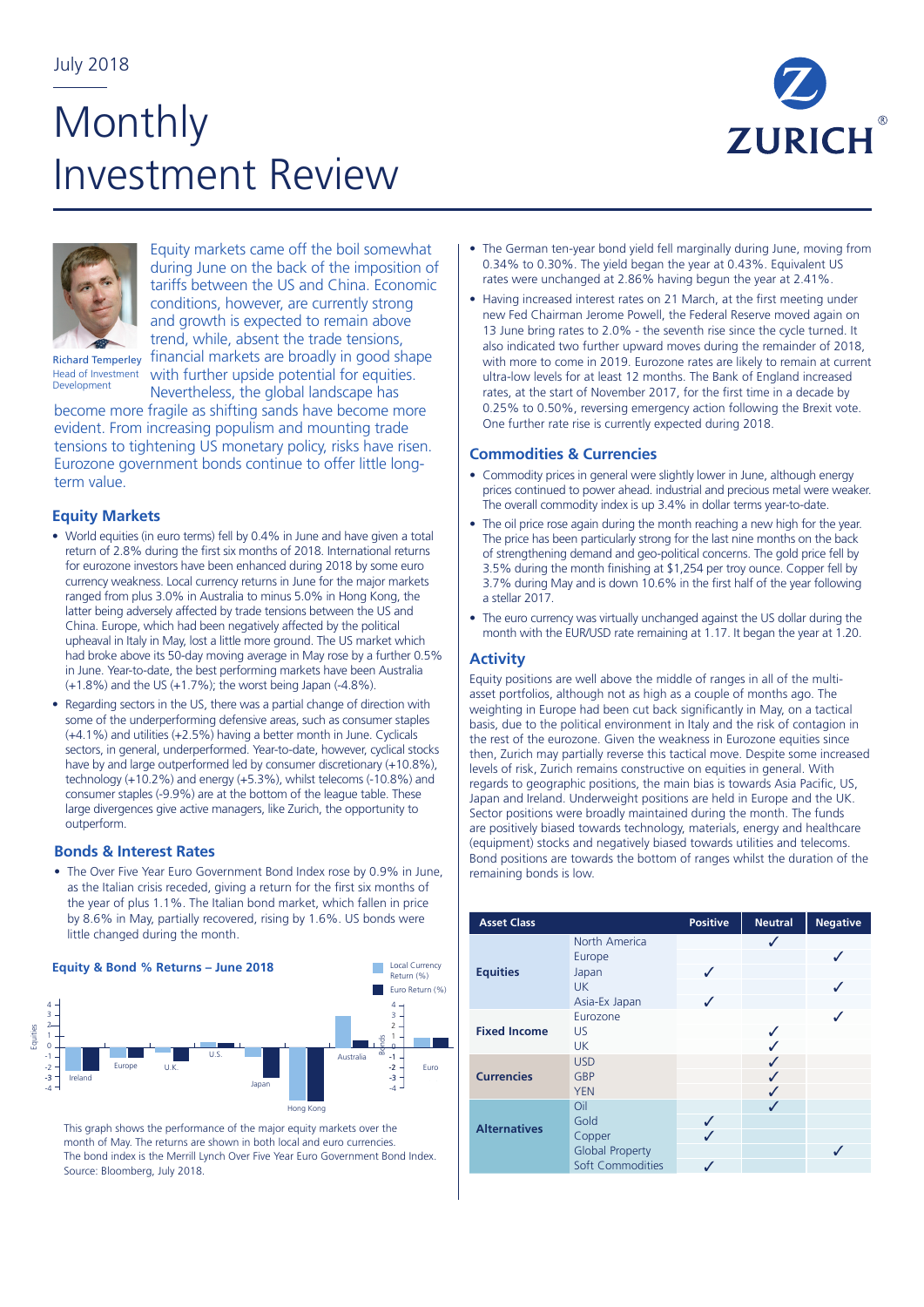#### Zurich Life Annualised Performance to 1 July 2018

|                                                 |                 |         |         |         | Annualised |                    |                    |                          |
|-------------------------------------------------|-----------------|---------|---------|---------|------------|--------------------|--------------------|--------------------------|
|                                                 | Year to<br>Date | 1 Year  | 3 Years | 5 Years | 10 Years   | 15 Years           | 20 years           | <b>Fund Size (Euros)</b> |
| Prisma Multi-Asset Funds+                       |                 |         |         |         |            |                    |                    |                          |
| Prisma 2                                        | $-0.1%$         | 0.7%    | 0.5%    | N/S     | N/S        | N/S                | N/S                | 184,897,438              |
| Prisma <sup>B</sup>                             | 0.4%            | 2.6%    | 2.0%    | N/S     | N/S        | N/S                | N/S                | 774,349,162              |
| Prisma 4                                        | 1.1%            | 6.0%    | 4.5%    | N/S     | N/S        | N/S                | N/S                | 909,538,382              |
| Prisma <sub>5</sub>                             | 1.3%            | 7.9%    | 5.5%    | N/S     | N/S        | N/S                | N/S                | 361,527,106              |
| Prisma <sup>6</sup>                             | 2.2%            | 8.2%    | 5.5%    | N/S     | N/S        | N/S                | N/S                | 33,886,781               |
| <b>Managed Funds</b>                            |                 |         |         |         |            |                    |                    |                          |
| <b>Cautiously Managed</b>                       | 1.0%            | 3.6%    | 3.5%    | 7.8%    | 7.2%       | <b>Not Started</b> | <b>Not Started</b> | 450,829,324              |
| Sector Average                                  | $-0.9%$         | 1.5%    | 2.1%    | 4.1%    | 3.7%       | 3.8%               | 3.5%               |                          |
| <b>Balanced</b>                                 | 2.0%            | 5.5%    | 5.3%    | 9.9%    | 7.5%       | 7.8%               | 5.5%               | 1,694,869,683            |
| Sector Average                                  | $-0.5%$         | 3.2%    | 2.8%    | 7.2%    | 5.1%       | 5.4%               | 3.8%               |                          |
| Performance                                     | 2.5%            | 7.1%    | 6.2%    | 10.9%   | 7.8%       | 8.2%               | 5.5%               | 1,366,248,323            |
| Dynamic                                         | 2.8%            | 7.7%    | 6.5%    | 11.5%   | 8.1%       | 8.6%               | 5.5%               | 1,629,981,347            |
| <b>FinEx Sector Average</b>                     | 0.2%            | 4.2%    | 3.8%    | 8.0%    | 5.7%       | 5.6%               | 4.2%               |                          |
| <b>Protected Funds</b>                          |                 |         |         |         |            |                    |                    |                          |
| Protected 70                                    | 0.7%            | 3.5%    | 1.5%    | 6.2%    | N/S        | N/S                | N/S                | 20,039,834               |
| Protected 80                                    | $-0.1%$         | 1.4%    | $-0.1%$ | 3.7%    | N/S        | N/S                | N/S                | 35,367,720               |
| Protected 90                                    | $-1.1%$         | $-1.7%$ | $-2.0%$ | 0.3%    | N/S        | N/S                | N/S                | 10,246,795               |
| Cash                                            |                 |         |         |         |            |                    |                    |                          |
| Secure                                          | 0.0%            | 0.0%    | 0.0%    | 0.0%    | 0.4%       | 1.1%               | 1.8%               | 236,646,179              |
| Cash Fund                                       | $-0.5%$         | $-0.9%$ | $-0.8%$ | $-0.6%$ | $-0.2%$    | N/S                | N/S                | 584,902,885              |
| <b>FinEx Sector Average</b>                     | $-0.3%$         | $-0.5%$ | $-0.2%$ | 0.0%    | 0.5%       | 1.0%               | 1.6%               |                          |
| <b>Bond</b>                                     |                 |         |         |         |            |                    |                    |                          |
| Global Corporate Bond (JP Morgan)               | $-3.7%$         | $-2.5%$ | 1.2%    | 2.4%    | N/S        | N/S                | N/S                | 9,934,325                |
| Global Government Bond (JP Morgan)              | $-0.6%$         | $-0.4%$ | 1.0%    | 1.9%    | N/S        | N/S                | N/S                | 965,612                  |
| Indexed Eurozone Government Bond (BlackRock)    | 0.5%            | 1.3%    | 2.1%    | 3.6%    | N/S        | N/S                | N/S                | 6,227,554                |
| <b>Active Fixed Income</b>                      | 0.3%            | 0.8%    | 2.7%    | 5.3%    | 6.4%       | 5.1%               | 6.0%               | 165,966,843              |
| <b>Inflation-Linked Bond</b>                    | 0.2%            | 2.9%    | 1.6%    | 1.7%    | N/S        | N/S                | N/S                | 7,601,906                |
| Long Bond                                       | 1.4%            | 2.7%    | 3.7%    | 7.1%    | 7.4%       | 5.9%               | N/S                | 54,023,220               |
| <b>FinEx Sector Average</b>                     | $-0.5%$         | 0.8%    | 2.0%    | 3.7%    | 4.5%       | 3.9%               | 4.4%               |                          |
| <b>Absolute Return/Diversified Assets Funds</b> |                 |         |         |         |            |                    |                    |                          |
| Global Targeted Returns Fund (Invesco)          | $-1.2%$         | $-3.4%$ | 0.5%    | N/S     | N/S        | N/S                | N/S                | 93,193,100               |
| Dynamic Diversified Growth (BlackRock)          | $-1.0%$         | 1.7%    | 0.5%    | 2.2%    | N/S        | N/S                | N/S                | 15,072,993               |
| <b>Active Asset Allocation</b>                  | 1.4%            | 6.6%    | 4.6%    | 7.8%    | N/S        | N/S                | N/S                | 339,913,431              |
| <b>Commodity Funds</b>                          |                 |         |         |         |            |                    |                    |                          |
| Gold                                            | $-1.2%$         | $-2.5%$ | $-0.1%$ | 2.0%    | N/S        | N/S                | N/S                | 120,465,991              |
| Indexed Global Energy and Metals                | 5.4%            | 14.8%   | $-2.7%$ | $-3.6%$ | $-8.3%$    | N/S                | N/S                | 14,068,058               |
| <b>Equity Funds (Global)</b>                    |                 |         |         |         |            |                    |                    |                          |
| 5 Star 5                                        | 2.1%            | 10.4%   | 6.0%    | 10.7%   | 6.7%       | 8.2%               | N/S                | 210,230,583              |
| <b>International Equity</b>                     | 2.3%            | 8.2%    | 7.1%    | 12.2%   | 9.2%       | 8.9%               | 6.6%               | 1,513,007,193            |
| Global Select (Threadneedle)                    | 3.8%            | 12.4%   | 8.4%    | 13.5%   | 10.0%      | 9.7%               | N/S                | 6,222,001                |
| Indexed Global Equity (BlackRock)**             | 2.5%            | 7.5%    | 6.3%    | 12.0%   | N/S        | N/S                | N/S                | 96,876,233               |
| <b>FinEx Sector Average</b>                     | 1.3%            | 6.4%    | 5.0%    | 9.7%    | 7.3%       | 6.9%               | 4.1%               |                          |
| <b>Equity Funds (European)</b>                  |                 |         |         |         |            |                    |                    |                          |
| 5 Star 5 Europe                                 | $-1.1%$         | 5.0%    | 6.5%    | 12.6%   | 8.0%       | N/S                | N/S                | 117,960,128              |
| European Select (Threadneedle)                  | 0.5%            | 3.7%    | 3.7%    | 9.7%    | 10.4%      | 10.1%              | N/S                | 10,628,448               |
| <b>FinEx Sector Average</b>                     | 0.2%            | 3.6%    | 3.2%    | 9.4%    | 6.3%       | 7.6%               | 5.1%               |                          |

**Source: Financial Express as at 1/07/2018**

**Annual management charges (AMC) apply. The fund returns shown are net of the AMC deducted by each provider in their unit prices. This will vary for each provider, and any difference will impact the relative performance of the funds shown. The fund returns are based on an investment in the funds and do not represent the returns achieved by individual policies linked to the funds. These fund returns may be before the full AMC is applied to a policy. The actual returns on policies linked to the specified fund will be lower because of the effects of charges and in some cases a higher management charge.**

**<sup>+</sup>** The Prisma Multi-Asset Funds were previously known as the Pathway Multi-Asset Funds.

\*\* Performance using most recent data available.

 $N/S = N/S$ .

Figures highlighted in blue indicate where the Zurich Life fund has outperformed the sector average.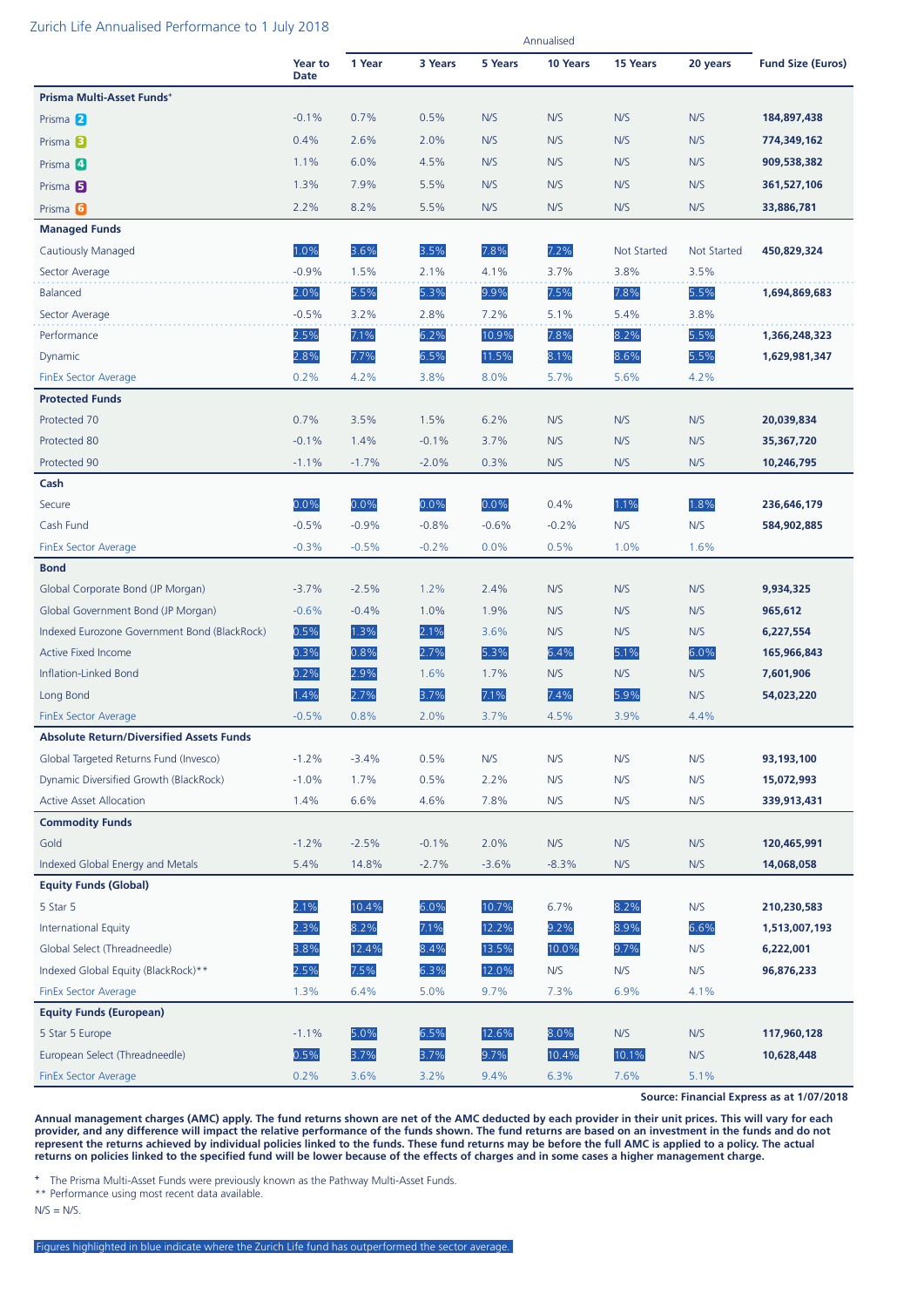| <b>Equity Funds (Euro)</b>                 |         |         |         |         |         |       |      |             |
|--------------------------------------------|---------|---------|---------|---------|---------|-------|------|-------------|
| <b>Eurozone Equity</b>                     | $-0.1%$ | 4.5%    | 5.7%    | 11.0%   | 7.3%    | 9.9%  | N/S  | 91,520,866  |
| Indexed Eurozone Equity (BlackRock)        | $-0.7%$ | 2.5%    | 4.4%    | 9.9%    | N/S     | N/S   | N/S  | 8,240,074   |
| <b>FinEx Sector Average</b>                | $-1.5%$ | 1.8%    | 3.6%    | 8.8%    | 4.7%    | 6.1%  | 3.3% |             |
| <b>Equity Funds (Irish)</b>                |         |         |         |         |         |       |      |             |
| <b>Irish Equity</b>                        | 1.7%    | 5.2%    | 8.2%    | 14.5%   | 6.0%    | N/S   | N/S  | 17,090,596  |
| FinEx Sector Average                       | $-0.3%$ | 1.8%    | 3.7%    | 11.6%   | 4.2%    | 4.6%  | 2.9% |             |
| <b>Equity Fund (American)</b>              |         |         |         |         |         |       |      |             |
| 5 Star 5 Americas                          | 6.8%    | 12.1%   | 8.5%    | 14.6%   | 10.7%   | N/S   | N/S  | 62,710,178  |
| American Select (Threadneedle)             | 7.0%    | 12.7%   | 9.4%    | 15.4%   | 13.2%   | 9.7%  | N/S  | 11,320,880  |
| <b>FinEx Sector Average</b>                | 4.1%    | 10.1%   | 8.2%    | 13.7%   | 11.7%   | 8.2%  | 4.6% |             |
| <b>Equity Funds (Far East Asia)</b>        |         |         |         |         |         |       |      |             |
| 5 Star 5 Asia Pacific                      | 0.2%    | 8.2%    | 9.1%    | 10.7%   | 5.8%    | N/S   | N/S  | 82,620,664  |
| Asia Pacific Equity                        | 0.9%    | 9.7%    | 8.0%    | 10.0%   | N/S     | N/S   | N/S  | 10,817,519  |
| <b>FinEx Sector Average</b>                | $-0.9%$ | 5.8%    | 3.9%    | 7.5%    | 6.3%    | 8.7%  | 7.8% |             |
| <b>Equity Funds (High Yield)</b>           |         |         |         |         |         |       |      |             |
| Dividend Growth                            | $-0.4%$ | 1.6%    | 4.7%    | 10.8%   | 9.4%    | N/S   | N/S  | 221,362,157 |
| <b>FinEx Sector Average</b>                | 1.3%    | 6.4%    | 5.0%    | 9.7%    | 7.3%    | 6.9%  | 4.1% |             |
| <b>Equity Funds (Emerging Market)</b>      |         |         |         |         |         |       |      |             |
| Emerging Markets Opportunities (JP Morgan) | $-3.7%$ | 9.5%    | 5.7%    | N/S     | N/S     | N/S   | N/S  | 6,760,445   |
| <b>FinEx Sector Average</b>                | $-5.2%$ | 4.1%    | 2.6%    | 6.5%    | 4.1%    | 9.1%  | N/S  |             |
| <b>Equity Funds (Specialist)</b>           |         |         |         |         |         |       |      |             |
| Indexed Top Tech 100                       | 13.5%   | 22.1%   | 15.7%   | 22.5%   | 18.2%   | 12.5% | N/S  | 54,251,943  |
| <b>FinEx Sector Average</b>                | 1.4%    | 5.8%    | 1.5%    | 5.7%    | 2.4%    | 4.1%  | 3.1% |             |
| <b>Property Funds</b>                      |         |         |         |         |         |       |      |             |
| Fund of REITs                              | $-2.7%$ | 9.3%    | 4.3%    | N/S     | N/S     | N/S   | N/S  | 20,669,571  |
| Indexed European (Ex-UK) Property          | 2.2%    | 9.4%    | 9.9%    | 12.6%   | 8.6%    | N/S   | N/S  | 72,347,913  |
| <b>Indexed Australasia Property</b>        | 1.6%    | 5.2%    | 3.2%    | 6.9%    | 6.9%    | N/S   | N/S  | 51,594,939  |
| <b>FinEx Sector Average</b>                | 1.7%    | 5.3%    | 4.8%    | 7.5%    | $-0.1%$ | 2.7%  | 5.5% |             |
| <b>Funds Closed to New Business</b>        |         |         |         |         |         |       |      |             |
| <b>Indexed Eurozone Property</b>           | 3.4%    | 11.9%   | 11.0%   | 13.0%   | 7.0%    | N/S   | N/S  | 20,659,412  |
| Indexed India Equity                       | $-6.4%$ | 1.6%    | 1.5%    | 9.3%    | 6.4%    | N/S   | N/S  | 10,268,441  |
| Income Opportunity (JP Morgan)             | $-0.4%$ | $-0.7%$ | 0.8%    | 0.7%    | N/S     | N/S   | N/S  | 6,781,245   |
| <b>Diversified Assets</b>                  | 2.3%    | 7.2%    | 3.1%    | 5.9%    | 4.2%    | N/S   | N/S  | 12,138,112  |
| Earth Resources                            | 5.9%    | 12.8%   | $-4.3%$ | $-2.5%$ | $-5.7%$ | N/S   | N/S  | 4,893,955   |
| <b>Green Resources</b>                     | 0.7%    | 10.7%   | $-0.8%$ | 4.4%    | N/S     | N/S   | N/S  | 3,837,119   |
| Small Cap Europe (Pictet)                  | $-1.8%$ | 4.7%    | 6.2%    | N/S     | N/S     | N/S   | N/S  | 2,233,576   |

**Warning: Past performance is not a reliable guide to future performance.** 

**Warning: The value of your investment may go down as well as up.** 

**Warning: Benefits may be affected by changes in currency exchange rates.** 

**Warning: If you invest in this fund you may lose some or all of the money you invest.**